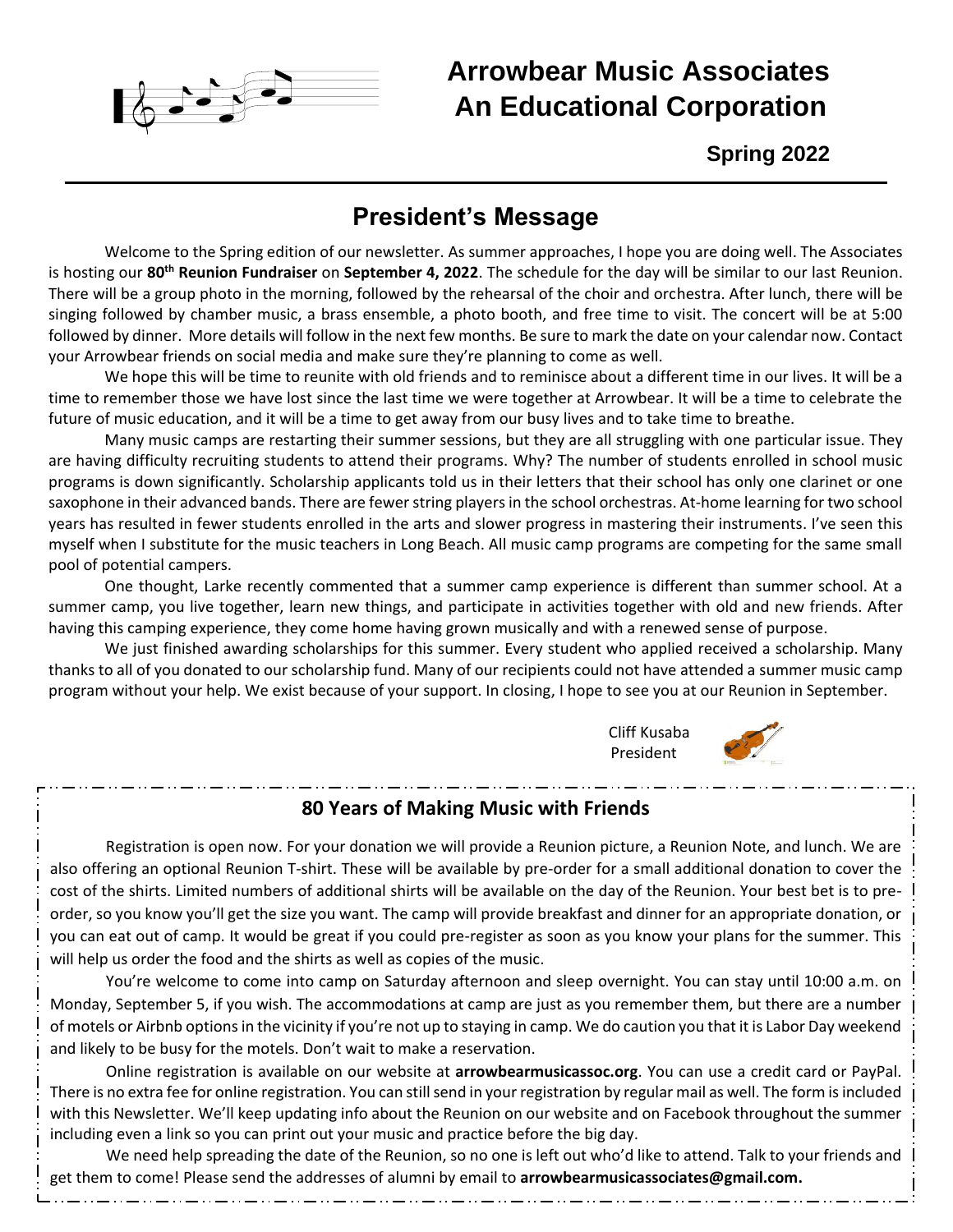# **Fall and Winter 21-22 Donations**

Many, many thanks to the alumni and friends of Arrowbear who donated to our Scholarship Fund. Donations from the Fall Newsletter totaled an astounding **\$61,428.01**. We are particularly grateful because we know these are difficult times with families trying to recover after losing their jobs during the COVID-19 pandemic. People are struggling to pay their monthly bills with rising costs and the effects of inflation.

Every donation is appreciated. We receive amounts from \$10 to hundreds of dollars. It all adds up. Don't worry about waiting until you can give more at some point in the future. Any amount makes a difference. It's always a wonderful surprise to visit the mailbox and hear how you're doing and what is keeping you busy. Please keep in touch and give when you can. We'd love to hear from you.

Anonymous Robert Baeyens Stephen Boyett Charlene Lowe Budd Jeffrey Cliffe Alex Cole David Collins Heather Dennis Linda Fletcher Erin Nakagawa Felix Edith Marrison Halcrow Sherry & Lindsay Hetz Karin Hoesli Hogarth Family Trust Stefanie Holzman Jim Hopkins Dennis & Jayne Lanners Horn Liz Bowermaster Huston Hue Huynh

Lida Lockwood Gerenraich Julie Gill Eileen Choi Golden Lynne Greenwood Janitta Funk Keck Marian Kent Stephen, Jennifer & Alan Kerr Alyssa Kim Don & Anita Orahood Kramer Leonie Kramer Peter Kozik Hayden Gerald Lawrence Marianne Marsi Robert Menke Michael & Rosann Monaghan David Moody Janet Moore Morey's Music Store Yasuko Morihara

Musical Arts Club of Long Beach Mark & Linda Olson Abraham Piñeda Paul Rabinov John Rabold Steven Reynolds Nailah Connor Roque Terry D. Schoessow Cynthia Schutz Philip Simmergren Michael & Elettra Sorrentino Rosemary McNamee Waller Mike West Bruce Wilkison Irene Wood Charles & Cathi Daggett Wrench Gary Wrench Ruth Luippold Zantiny

## **Additional Donations and Grants**

• Thank you to the six alumni who have set up automatic monthly donations through PayPal. We receive \$145 in total every month from these alumni for a yearly total of \$1,740.



- Thank you to Dominica Pimentel who set up a Facebook donation for her birthday with the donations going to our Scholarship Fund. Thank you to everyone who donated.
- Thank you to Rocky Reames who set up a Facebook donation for his birthday with the donations going to our Scholarship Fund. Thank you to everyone who donated.
- Many thanks to Naomi Norwick's friends and family for donations through a Facebook birthday fundraiser and Network for Good. Thank you to everyone who donated.
- Many thanks to Russell Graham for completing the paperwork for a grant through the ENGPAC program from the Northrop Grumman Foundation and through the ECHO payroll contribution program.
- Many thanks to Robert & Jennifer Mitchell Spier for a matching grant from the Benevity Community Impact Fund.
- Thank you to Nancy Rodriguez-Bell for a matching grant from the Bank of America Matching Gift Program.
- Thank you to Jim Garrecht for donations through United Way and Kaiser Permanente programs.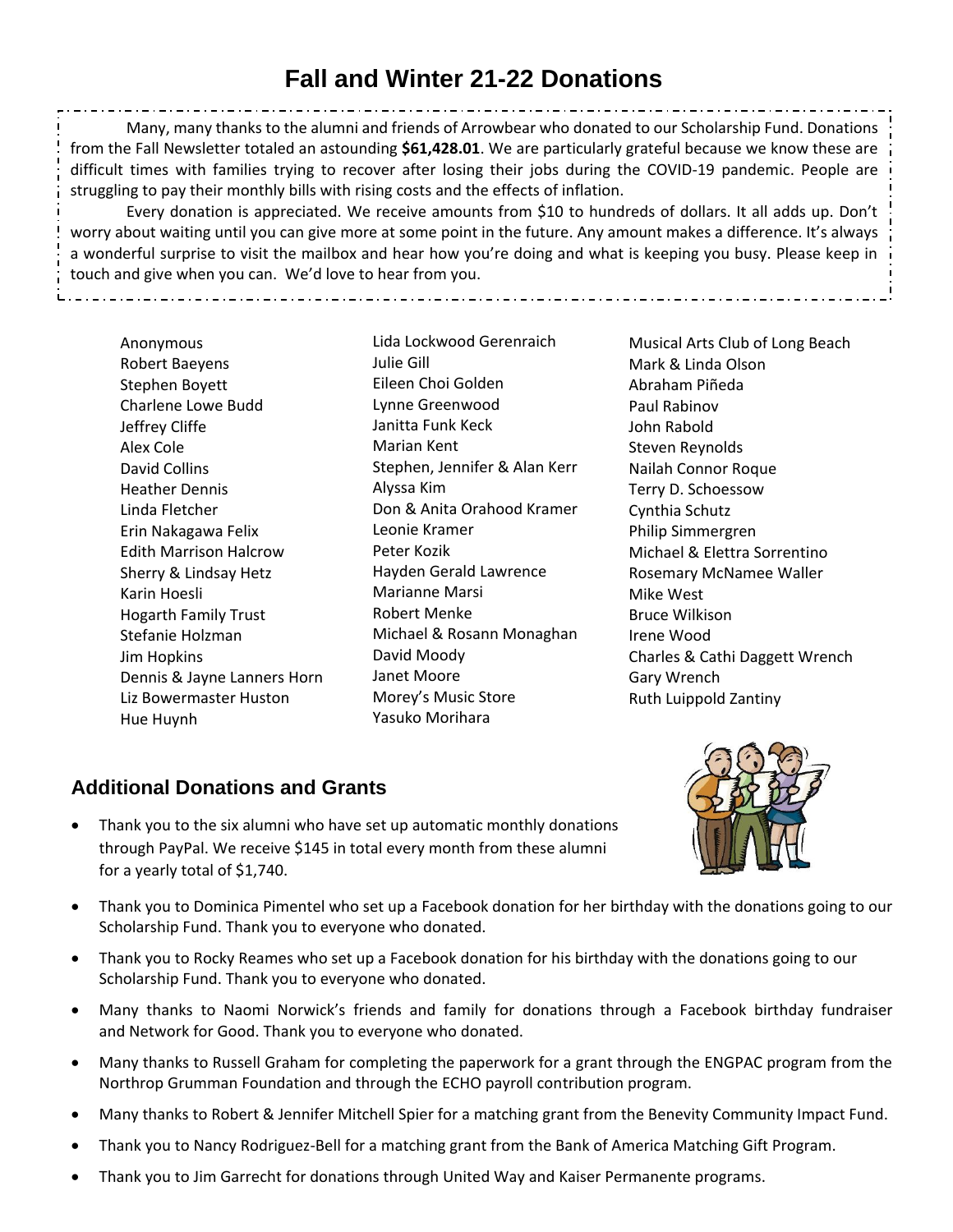#### **Dedications**

Gustavo Alfaro, Jr. in memory of his mother-in-law, Cherry Blossom, who taught her children the joy of music. Harold J. Russell in memory of his mother, Ruth Russell, who helped Mrs. O. in the camp kitchen for a number of years. Sarah Solberg in memory of Fran Harding, Ellen Deffner, and Carole Dockstader. Michael & Janice Fluchere in memory of Suzanne and Juliette Fluchere. Kiki Collins Bussell & Leslie Collins Edwards in memory of their parents. Beckie Roth Celikel in memory of Carole Dockstader and Ellen Deffner. Daryl Temkin in memory of Carol Strange Jackson and Cliff Ervin. Marcia and Anna Schechter in memory of David L. Schechter. Lon and Jean Reynolds Eckhardt in memory of Brian Reynolds. Kate Shaughnessy in memory of Katy Henderson. Anonymous in memory of Katy Henderson. Ralph Klestadt in memory of Hanna Hoesli. Barbara Goorevitch Cook in honor of Sarah Solberg. Beth Mills Grace and Jeff Mills in memory of Ted Mills. Cynthia Peikoff in memory of Carole & Seth Dockstader. Naomi Norwick in memory of Walter and Natalie Norwick.

### **Giving Tuesday – November 30, 2021**

Giving Tuesday is a national event designed to encourage donations to worthy causes. The event took place on November 30, 2021. We raised **\$650** for the scholarship fund. Many thanks to the donors who contributed.

Ri-Jen Chou Carolyn Kusaba Carroll Alan Suboter Carole Lincoln Toppen Michaela Quinby Becky Boggs Othmer Beckie Roth Celikel Naomi Norwick David James Katy Bridges Sarah Solberg Laura Dean Kusaba

#### **In Memoriam**

**Roger West (1960s)** passed away in 2021. He was a clarinet player who attended camp in the late 1950s into the early 1960s.

**Carolyn Baker Halliburton** passed away on February 11, 2022, after a three-year battle with cancer. She graduated from Wilson High in 1974 and attended Arrowbear with her sister Joanne in 1970.

**Daniel Cravens** was a Choral Camper in 2014. Our hearts go out to his family.

.....................................

## **Alumni Update**

**Bruce Sledge** (83-87) is singing the principal tenor role in the Verdi Requiem with the Seattle Symphony in June 2022.

**Peter Davison** (62-65 ) and Iris are still living in Idyllwild and doing great. Peter has been doing TV/film scoring since 1975. In 1980, he released his first album of his music on his own label. He is now working on his 42nd album. His website is peterdavison.com. The "music" button has links for everywhere his music plays on the Internet.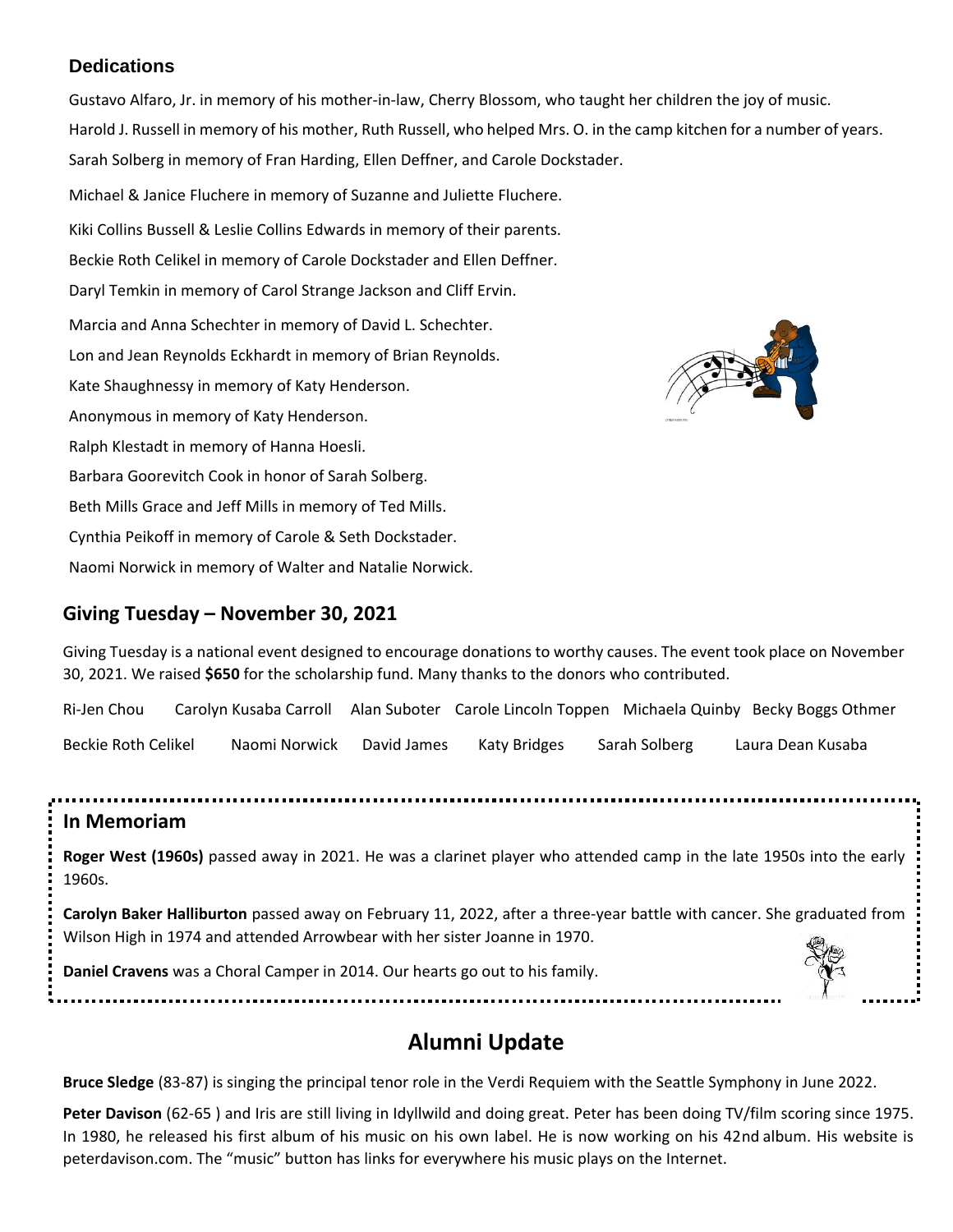#### **Long Beach Gives – September 22, 2022 – Fundraiser for Private Lessons**



We are excited to share with you that Arrowbear Music Associates was selected as one of just over 200 non-profits to participate in **Long Beach Gives** on **September 22**. What does that mean? It means that many more alumni and supporters of music education will have the opportunity to donate to help young Long Beach musicians receive private music lessons during the school year. We raised \$1,481.52 last year for private lessons.

Our Scholarship Committee has noted how many of the young musicians who apply for a scholarship do not have the benefit of private music lessons. Their families just can't afford the expense of weekly lessons that cost anywhere from \$25 to \$50 each. We've decided to try to help meet this need.

We are partnering with the music teachers of Long Beach Unified to identify young musicians who would flourish musically with the support of private lessons. We are currently providing private lessons for one student at each of the district's Middle and K-8 Schools. Nineteen young musicians are participating this school year.

#### **Long Beach Gives for 2022**

Would you like to help? Our Long Beach Gives website is [https://donate.longbeachgives.org/Arrowbear-Music-](https://donate.longbeachgives.org/Arrowbear-Music-Associates)[Associates.](https://donate.longbeachgives.org/Arrowbear-Music-Associates) The official day for donations is **September 22, 2022**. Please add the date now to your calendar.



It's not too late to enroll in a session at Arrowbear.

> Visit their website at arrowbear.com.

There are still openings available.





Do you shop on Amazon? Well, here's an easy way to use Amazon AND help Arrowbear Music Associates at the same time. Just shop at **[smile.amazon.com](http://www.smile.amazon.com/)**. It costs you nothing. Our specific charity link is **[http://smile.amazon.com/ch/95-3253693.](https://smile.amazon.com/gp/r.html?R=1YVK8JO3JHE1U&C=1GAY0J721E4O0&H=IRVEEOUCGNQRAIKJJAADZCXV2SMA&T=C&U=http%3A%2F%2Fsmile.amazon.com%2Fch%2F95-3253693%3Fref_%3Dpe_732550_140418350)** Once you register and select Arrowbear Music Associates as your charitable organization, it's just like shopping on Amazon except that AMA will receive 0.05% of your purchase as a donation!

Just login with the same login and password that you use on regular Amazon. If you're on Facebook or other social media, please share with your friends when you purchase something. That will advertise to other Arrowbearites that they can help send kids to a summer music camp by shopping at AmazonSmile. We've received **\$645.33** in donations since the last newsletter for a total of **\$3,675.02** since we signed up in 2014. Many thanks to the **231** of you who are already registered! Come join us and help to make a difference just by shopping on AmazonSmile.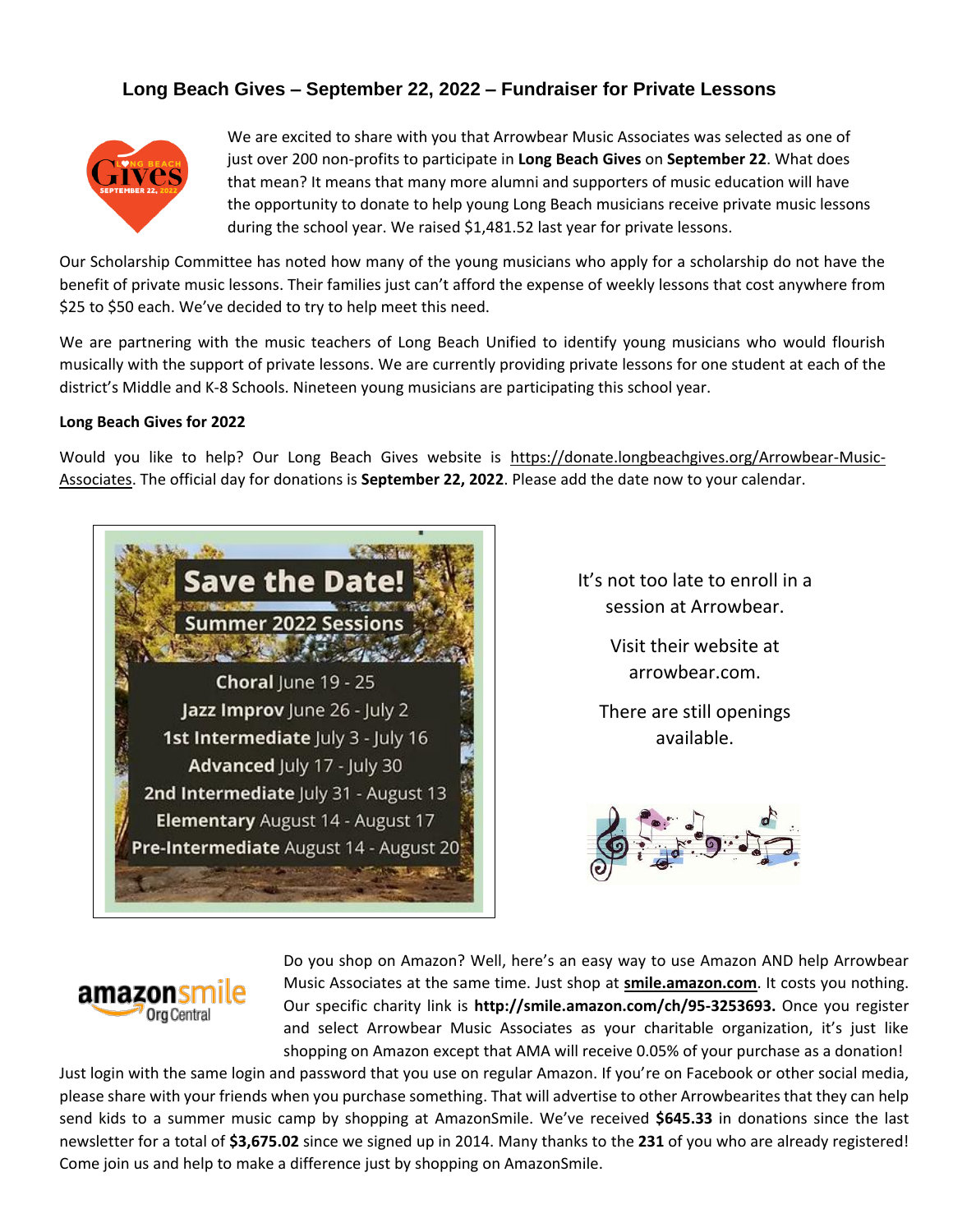## **Scholarships 2022**

It's so difficult to decide who should receive assistance. We agonize, argue passionately for students who touch our hearts in some way, and finally reach a consensus on who gets a scholarship, and who we are unable to help. We walk a delicate line trying to balance merit with need, those who have the advantage of lessons versus those who have potential but whose parents can't afford private lessons. These last two years have been difficult on all the arts with learning from home on Zoom. Enrollment in music classes is down and the progress is slower than usual. It's going to take time to rebuild programs. Students are eager for the musical challenge and the camaraderie that a session at camp provides.

We are excited to announce that we awarded **\$54,775** in scholarships to all **52** young musicians who applied for Summer 2022. Congratulations to them all!

| <b>Morey's Music Store Scholarship</b>          |             |                        | <b>Suzanne &amp; Juliette Fluchere Scholarship</b>   |                |                        |
|-------------------------------------------------|-------------|------------------------|------------------------------------------------------|----------------|------------------------|
| Tyki Cantu-Wang                                 | violin      | <b>Big Bear City</b>   | <b>Andrew Gerhart</b>                                | violin         | Long Beach             |
| Dominic Guevara                                 | violin      | Temecula               | Renata Raya                                          | cello          | <b>Burbank</b>         |
| David L. Schechter Scholarship                  |             |                        | <b>B.T. Ted Mills Scholarship</b>                    |                |                        |
| <b>Brenden Watson</b>                           | alto sax    | Crestline              | Branden Berumen                                      | tenor sax      | Long Beach             |
| <b>Emily Silvernail</b>                         | euphonium   | San Diego              |                                                      |                |                        |
|                                                 |             |                        | <b>Myrtle Seymour Watilo Scholarship</b>             |                |                        |
| <b>Robert "Bob" Dill Foundation Scholarship</b> |             |                        | Allison Suárez                                       | violin         | Escondido              |
| Rogelio Raya                                    | violin      | <b>Burbank</b>         |                                                      |                |                        |
|                                                 |             |                        | <b>Wallace Umber Scholarship</b>                     |                |                        |
| <b>Robert Simmergren Scholarship</b>            |             |                        | <b>Lucas Wheeler</b>                                 | trumpet        | <b>Running Springs</b> |
| Zachary Gerhart                                 | cello       | Long Beach             |                                                      |                |                        |
| Ivanna Moore                                    | flute       | Long Beach             | <b>Cliff Ervin Scholarship</b>                       |                |                        |
|                                                 |             |                        | Maggie Jenkins                                       | trumpet        | Long Beach             |
| <b>Newton and Elsie Wrench Scholarship</b>      |             |                        |                                                      |                |                        |
| Avi Kenyon                                      | tenor sax   | Las Vegas, NV          | John Ervin Scholarship                               |                |                        |
|                                                 |             |                        | Kenny Tran                                           | trombone       | Long Beach             |
| <b>Robert Collins Choral Scholarship</b>        |             |                        |                                                      |                |                        |
| Lillian Dunlap                                  | soprano     | Spokane, WA            | <b>Frances J Harding Scholarship</b>                 |                |                        |
| <b>Arnold &amp; Judy Hogarth Scholarship</b>    |             |                        | <b>Andrew Marquez</b>                                | drums          | Lakewood               |
| Giovanni Carroll                                | percussion  | Long Beach             |                                                      |                |                        |
| Liam Ellison                                    | cello       | Ojai                   | <b>Mark Masterson Scholarship</b><br>Katherine Erber |                |                        |
| Angela Frerichs                                 | violin      | Long Beach             |                                                      | flute          | Long Beach             |
| <b>Emily Gil</b>                                | euphonium   | Garden Grove           |                                                      |                |                        |
| Christian Maya                                  | alto sax    | Goleta                 | <b>Choral Scholarships</b><br>Jacob Connolly         | baritone       | Murrieta               |
| <b>Nolan Sheets</b>                             | violin      | Long Beach             | Liam Getzin                                          | tenor/baritone |                        |
| Sunne Oscislawskibeck                           | choral      | <b>Running Springs</b> |                                                      |                | Port Angeles, W        |
| Matisse Tari                                    | violin      | France                 | <b>Middle School Scholarships</b>                    |                |                        |
| <b>Christian Velez</b>                          | alto sax    | Goleta                 | <b>Max Balusik</b>                                   | trumpet        | Long Beach             |
|                                                 |             |                        | Olivia Castro                                        | cello          | Long Beach             |
| <b>Raye Fairchild Scholarship</b>               |             |                        | Ciaran Fitzgerald                                    | trumpet        | Dana Point             |
| James Fenton                                    | cello       | Whittier               | <b>Tucker Keele</b>                                  | violin         | Long Beach             |
|                                                 |             |                        | Giulietta Luongo                                     | violin         | San Diego              |
| <b>Walter Norwick Scholarship</b>               |             |                        | Kiana Lee                                            | cello          | San Diego              |
| Natalie Whiteside                               | string bass | Tehachapi              | Asher Lowery                                         | clarinet       | <b>Twin Peaks</b>      |
|                                                 |             |                        | Kaydin Lowery                                        | trombone       | <b>Twin Peaks</b>      |
| Loren & June Collins Scholarship                |             |                        | <b>Christopher Nichols</b>                           | tenor sax      | Laguna Niguel          |
| Akito Kato                                      | percussion  | South Pasadena         | Corey Plooy                                          | saxophone      | <b>Running Springs</b> |
|                                                 |             |                        |                                                      |                |                        |
| <b>Carole Ohlendorf Dockstader Scholarship</b>  |             |                        | <b>High School Scholarships</b>                      |                |                        |
| Aria Henson                                     | flute       | Long Beach             | Jordan Barnes                                        | flute          | Covina                 |
|                                                 |             |                        | Shayna Beckerman                                     | clarinet       | Carson City, NV        |
| <b>Katy Henderson Scholarship</b>               |             |                        | Keyra Ickler                                         | flute          | Long Beach             |
| <b>Alvin Reyes</b>                              | flute       | Long Beach             | Rebekah Rodriguez                                    | oboe           | Long Beach             |
|                                                 |             |                        | Katie Nuñuz                                          | violin         | Escondido              |
| <b>Carol Lyn Jackson Scholarship</b>            |             |                        | Eli Nuñuz                                            | violin         | Escondido              |
| Nina Cantu-Wang                                 | violin      | <b>Big Bear City</b>   | Alyssa Plooy                                         | clarinet       | <b>Running Springs</b> |
|                                                 |             |                        |                                                      |                |                        |

| <b>Suzanne &amp; Juliette Fluchere Scholarship</b> |                |                        |  |  |  |
|----------------------------------------------------|----------------|------------------------|--|--|--|
| <b>Andrew Gerhart</b>                              | violin         | Long Beach             |  |  |  |
| Renata Raya                                        | cello          | <b>Burbank</b>         |  |  |  |
|                                                    |                |                        |  |  |  |
| <u>B.T. Ted Mills Scholarship</u>                  |                |                        |  |  |  |
| <b>Branden Berumen</b>                             | tenor sax      | Long Beach             |  |  |  |
|                                                    |                |                        |  |  |  |
| <b>Myrtle Seymour Watilo Scholarship</b>           |                |                        |  |  |  |
| Allison Suárez                                     | violin         | Escondido              |  |  |  |
|                                                    |                |                        |  |  |  |
| <b>Wallace Umber Scholarship</b><br>Lucas Wheeler  |                |                        |  |  |  |
|                                                    | trumpet        | <b>Running Springs</b> |  |  |  |
| <b>Cliff Ervin Scholarship</b>                     |                |                        |  |  |  |
| Maggie Jenkins                                     | trumpet        | Long Beach             |  |  |  |
|                                                    |                |                        |  |  |  |
| John Ervin Scholarship                             |                |                        |  |  |  |
| Kenny Tran                                         | trombone       | Long Beach             |  |  |  |
|                                                    |                |                        |  |  |  |
| <b>Frances J Harding Scholarship</b>               |                |                        |  |  |  |
| <b>Andrew Marquez</b>                              | drums          | Lakewood               |  |  |  |
|                                                    |                |                        |  |  |  |
| <b>Mark Masterson Scholarship</b>                  |                |                        |  |  |  |
| <b>Katherine Erber</b>                             | flute          | Long Beach             |  |  |  |
| <b>Choral Scholarships</b>                         |                |                        |  |  |  |
| Jacob Connolly                                     | baritone       | Murrieta               |  |  |  |
| Liam Getzin                                        | tenor/baritone | Port Angeles, WA       |  |  |  |
|                                                    |                |                        |  |  |  |
| <b>Middle School Scholarships</b>                  |                |                        |  |  |  |
| <b>Max Balusik</b>                                 | trumpet        | Long Beach             |  |  |  |
| Olivia Castro                                      | cello          | Long Beach             |  |  |  |
| Ciaran Fitzgerald                                  | trumpet        | Dana Point             |  |  |  |
| <b>Tucker Keele</b>                                | violin         | Long Beach             |  |  |  |
| Giulietta Luongo                                   | violin         | San Diego              |  |  |  |
| Kiana Lee                                          | cello          | San Diego              |  |  |  |
| <b>Asher Lowery</b>                                | clarinet       | <b>Twin Peaks</b>      |  |  |  |
| Kaydin Lowery                                      | trombone       | <b>Twin Peaks</b>      |  |  |  |
| <b>Christopher Nichols</b>                         | tenor sax      | Laguna Niguel          |  |  |  |
| Corey Plooy                                        | saxophone      | <b>Running Springs</b> |  |  |  |
|                                                    |                |                        |  |  |  |
| <b>High School Scholarships</b>                    |                |                        |  |  |  |
| Jordan Barnes                                      | flute          | Covina                 |  |  |  |
| Shayna Beckerman                                   | clarinet       | Carson City, NV        |  |  |  |
| Keyra Ickler                                       | flute          | Long Beach             |  |  |  |
| Rebekah Rodriguez                                  | oboe           | Long Beach             |  |  |  |
| Katie Nuñuz                                        | violin         | Escondido              |  |  |  |
| Eli Nuñuz                                          | violin         | Escondido              |  |  |  |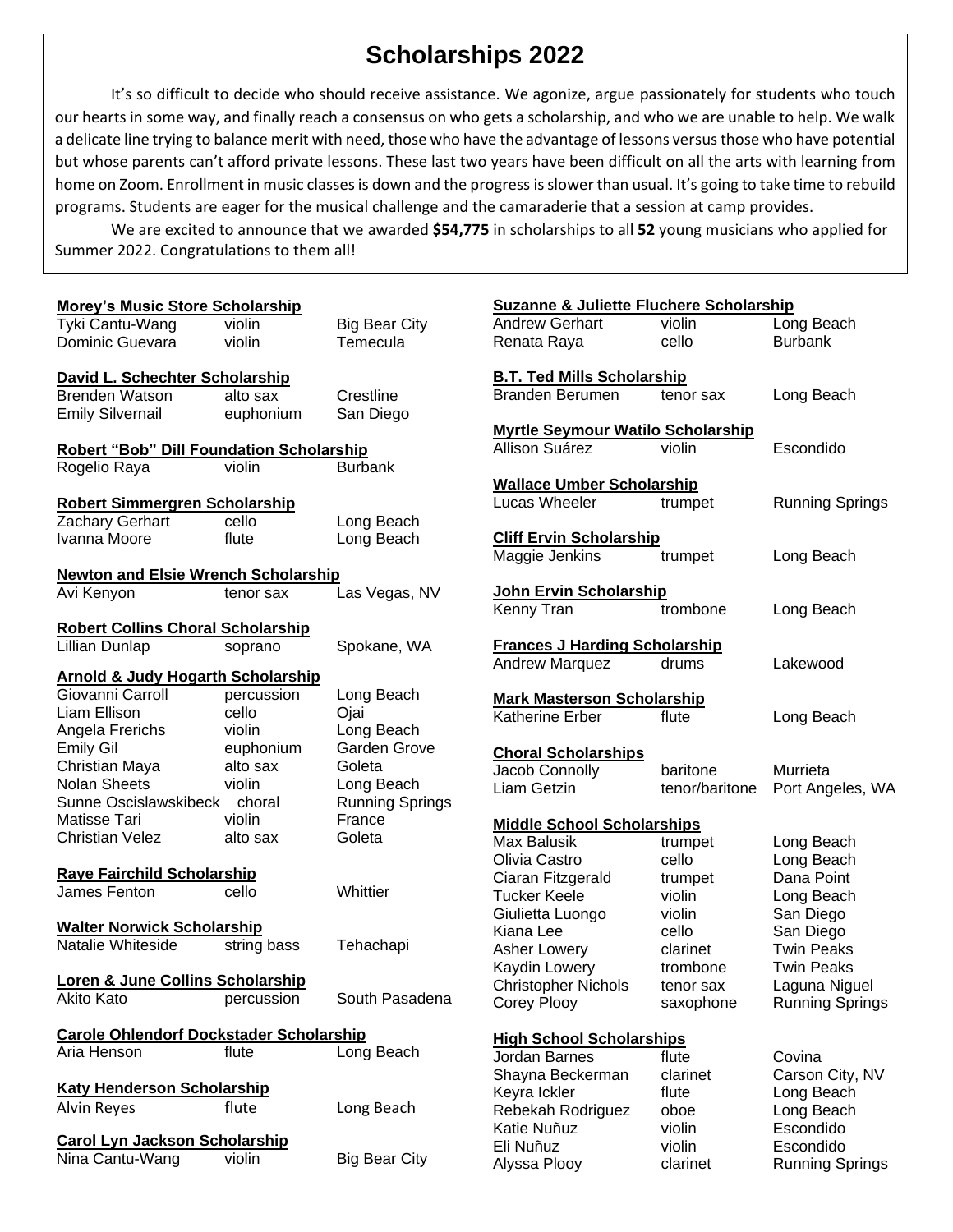## **Scholarship Update**

Below are some of the thank you letters we received from our scholarship recipients. Their appreciation and excitement reveal the impact your generosity has on their lives and families. They are thrilled to attend a summer music camp and spend time with other young musicians who share their passion for music.

Thank you for giving me this opportunity to sing with Arrowbear Music Camp. I am grateful that I get to go to this camp again to sing, learn, and make new memories with the people I meet and make friends with. I hope to sing and learn exciting new music that the choir will perform during our concert. I hope to see you there so I can thank you personally.

I am so grateful for the scholarship that you have given me. I was very happy to receive it. I smiled for the rest of the day. The camp is something I really wanted to do and with this scholarship it has made it possible for me to attend. I love playing the flute, and I also started learning to play the ukulele. I'd like to play more instruments and music, and the camp will give me a chance to learn more about them. Again, I would really like to thank you. I'm looking forward to camp.

I wanted to say that you have made the impossible, possible, because now I can keep sharing my love of music at Arrowbear without having to worry about the financial burden to my family. From my family to yours, I want to thank you from the bottom of my heart. Your scholarship has only emboldened me to strive to work harder in my path of music. Once again, thank you so much for this opportunity.

A huge thank you for the scholarship! We're so grateful to the donor and to your scholarship program that helps so many kids attend camp. Our son is so excited to be able to go to Arrowbear for the first time! I have two older orchestra children who never attended any kind of camps like this, and he knows it's an incredible privilege and is very excited. Thank you for making it financially possible!

I would like to thank you so much for funding my scholarship for Arrowbear. It helps my family and me so much. This is an opportunity that I never thought I would get! Playing in orchestra is so important to me, so I am going to take advantage of this chance and make the most out of it. I will put all my effort into camp and will leave knowing that I learned the most that I could. Again, thank you so much for this opportunity to help me improve at violin. Thanks for making it possible.

Thank you for the opportunity to attend Arrowbear. I will cherish every second. My goal is to absorb every lesson every single hour in order to grow in my music abilities. What I plan to do with all the information that I acquire is to excel in my music abilities so I can qualify for wind ensemble. Music is my passion. Recently I picked up the bass clarinet and I'm doing pretty well. I am so excited to grow this summer. Thank you for this amazing opportunity.

#### **Arrowbear Music Associates Board of Directors**

| Carolyn Kusaba Carroll | Member-at-Large | Clifford Kusaba                       | President                        |
|------------------------|-----------------|---------------------------------------|----------------------------------|
| Michelle Chace Fraser  | Member-at-Large | Laura Dean Kusaba                     | Secretary/Treasurer/Scholarships |
| Virginia Lee Frazier   | Vice President  | Dolores Loera                         | Member-at-Large                  |
| Jeff Haberman          | Alumni Chair    | Ken Olson                             | Member-at-Large                  |
| David James            | Member-at-Large | Luanne Langevin Olson Member-at Large |                                  |
|                        |                 |                                       |                                  |

562-634-5158 Instagram: arrowbearassoc Website: arrowbearmusicassoc.org

#### **Contact us:** Follow us on:

[arrowbearmusicassociates@gmail.com](mailto:arrowbearmusicassociates@gmail.com) Facebook: Arrowbear Music Associates

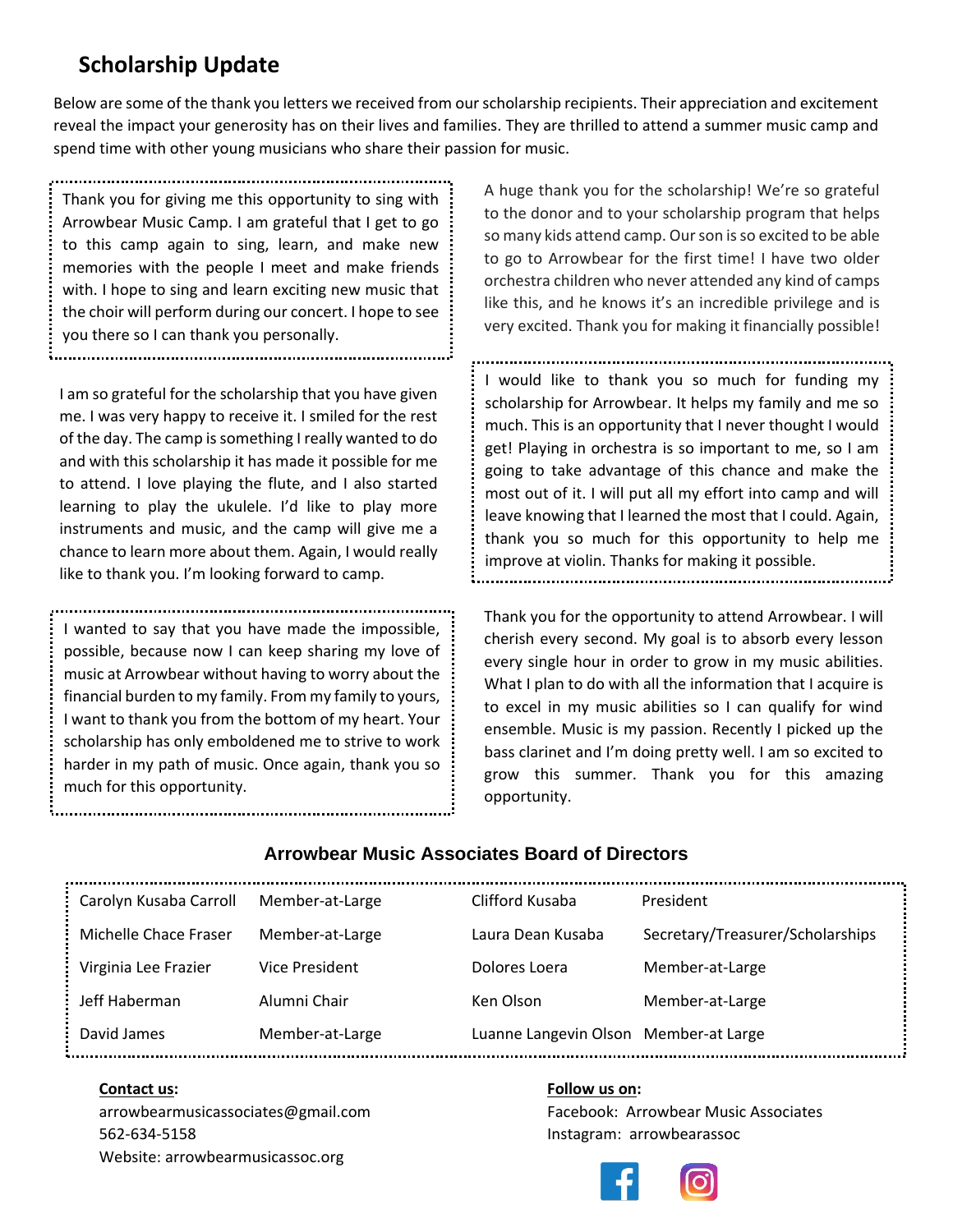#### **PLEASE REGISTER BY AUGUST 21**

| Number of Young Adults _______ @ \$25 donation (ages 16 - 25)                                                                                                               |                                                                                                        |
|-----------------------------------------------------------------------------------------------------------------------------------------------------------------------------|--------------------------------------------------------------------------------------------------------|
| Number of children ______ @ \$10 donation each (ages 10 - 15)<br>(Ages 9 and under are free.)                                                                               |                                                                                                        |
| Optional T-shirt with Reunion logo _______ @ \$25 donation each                                                                                                             |                                                                                                        |
| Men's sizes: Small ______ Medium ______ Large _______ Ex Large _______ 2X ______<br>(Limited additional shirts will be available the day of the Reunion. Please pre-order.) |                                                                                                        |
|                                                                                                                                                                             | Total<br>$\frac{1}{2}$                                                                                 |
| Yes or No                                                                                                                                                                   |                                                                                                        |
| Yes or No<br>I would like to sing.<br>Voice ___________________________________                                                                                             |                                                                                                        |
| Yes or No<br>I plan to stay in camp on Saturday night.                                                                                                                      |                                                                                                        |
| Yes or No<br>I'm willing to help on the day of the Reunion.                                                                                                                 |                                                                                                        |
|                                                                                                                                                                             |                                                                                                        |
|                                                                                                                                                                             |                                                                                                        |
|                                                                                                                                                                             |                                                                                                        |
|                                                                                                                                                                             |                                                                                                        |
|                                                                                                                                                                             |                                                                                                        |
|                                                                                                                                                                             |                                                                                                        |
| ** I cannot attend the Reunion, but I would like to send a donation to the<br>Fred and Edna Ohlendorf Scholarship fund. \$                                                  | <br>You can also register for the<br>Reunion using <i>PayPal</i> or a credit<br>card on our website at |
| Make checks payable to: Arrowbear Music Associates                                                                                                                          | arrowbearmusicassoc.org                                                                                |
| Mail to: Arrowbear Music Associates - PO Box 1294, Lakewood CA 90714                                                                                                        | No extra fees added to                                                                                 |
| All donations are tax deductible.                                                                                                                                           | online registration.<br>.                                                                              |
|                                                                                                                                                                             |                                                                                                        |

 $\frac{1}{2}$  ,  $\frac{1}{2}$  ,  $\frac{1}{2}$  ,  $\frac{1}{2}$  ,  $\frac{1}{2}$  ,  $\frac{1}{2}$  ,  $\frac{1}{2}$  ,  $\frac{1}{2}$  ,  $\frac{1}{2}$  ,  $\frac{1}{2}$  ,  $\frac{1}{2}$  ,  $\frac{1}{2}$  ,  $\frac{1}{2}$  ,  $\frac{1}{2}$  ,  $\frac{1}{2}$  ,  $\frac{1}{2}$  ,  $\frac{1}{2}$  ,  $\frac{1}{2}$  ,  $\frac{1$